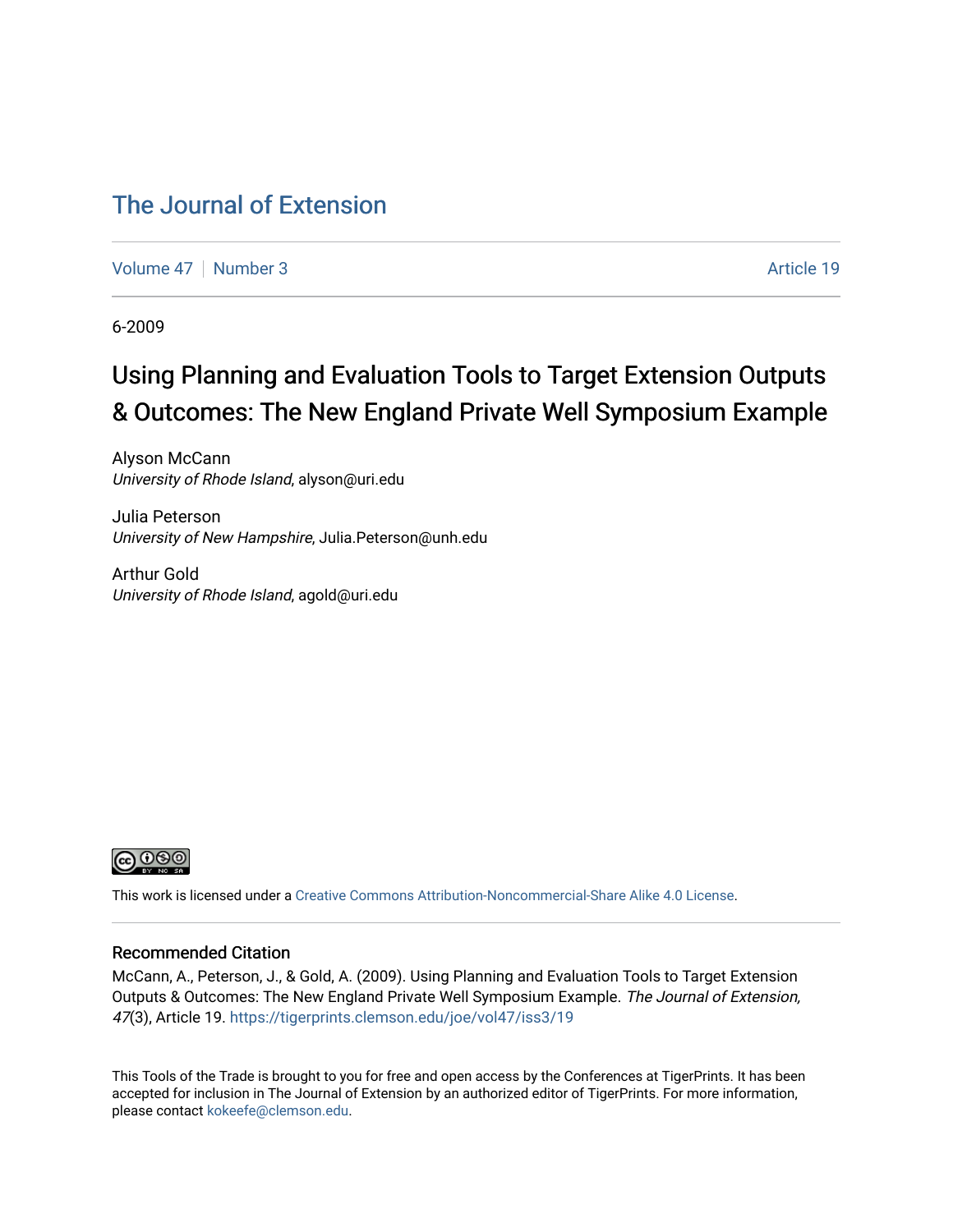

**June 2009 Article Number 3TOT4**

[Return to Current Issue](http://www.joe.org:80/joe/2009june/)

# **Using Planning and Evaluation Tools to Target Extension Outputs & Outcomes: The New England Private Well Symposium Example**

**Alyson McCann** Water Quality Program Coordinator University of Rhode Island Kingston, Rhode Island [alyson@uri.edu](mailto:alyson@uri.edu)

#### **Julia Peterson**

Extension Professor New Hampshire Sea Grant University of New Hampshire Durham, New Hampshire [julia.peterson@unh.edu](mailto:julia.peterson@unh.edu)

**Arthur J. Gold** Professor University of Rhode Island Kingston, Rhode Island [agold@uri.edu](mailto:agold@uri.edu)

**Abstract:** Increasingly, the success of Extension programming is evaluated based on achieved outcomes. Here, we report on the use of the ADDIE model as a tool to plan, implement, and evaluate a specific activity within the New England Private Well Initiative's regional efforts. Using this tool, we have successfully identified outcomes and objectives for the New England Private Well Water Symposium.

# **Introduction**

The past decade has witnessed a revolution in the expectations for Extension programming. The success of outputs, like workshops and factsheets are viewed through a lens that focuses on measureable objectives and achieved outcomes (Hoffman & Grabowski, 2004; NOAA, 2003). In this article we illustrate the use of an instructional systems design model, the ADDIE model (NOAA), to design and evaluate a specific output, the New England Private Well Water Symposium (Arnold, 2002; Peterson, 2003).

The goal of the symposium is to improve information sharing, networking, and collaboration among professionals working in the field of private well water protection by communicating current research, educational approaches, and materials, and providing opportunities for interaction. The work emerged from a CSREES competitive grant that funded the New England Regional Water Program <<u>[www.usawaterquality.org/nesci](http://www.usawaterquality.org/nesci)</u>>. Extension-led interagency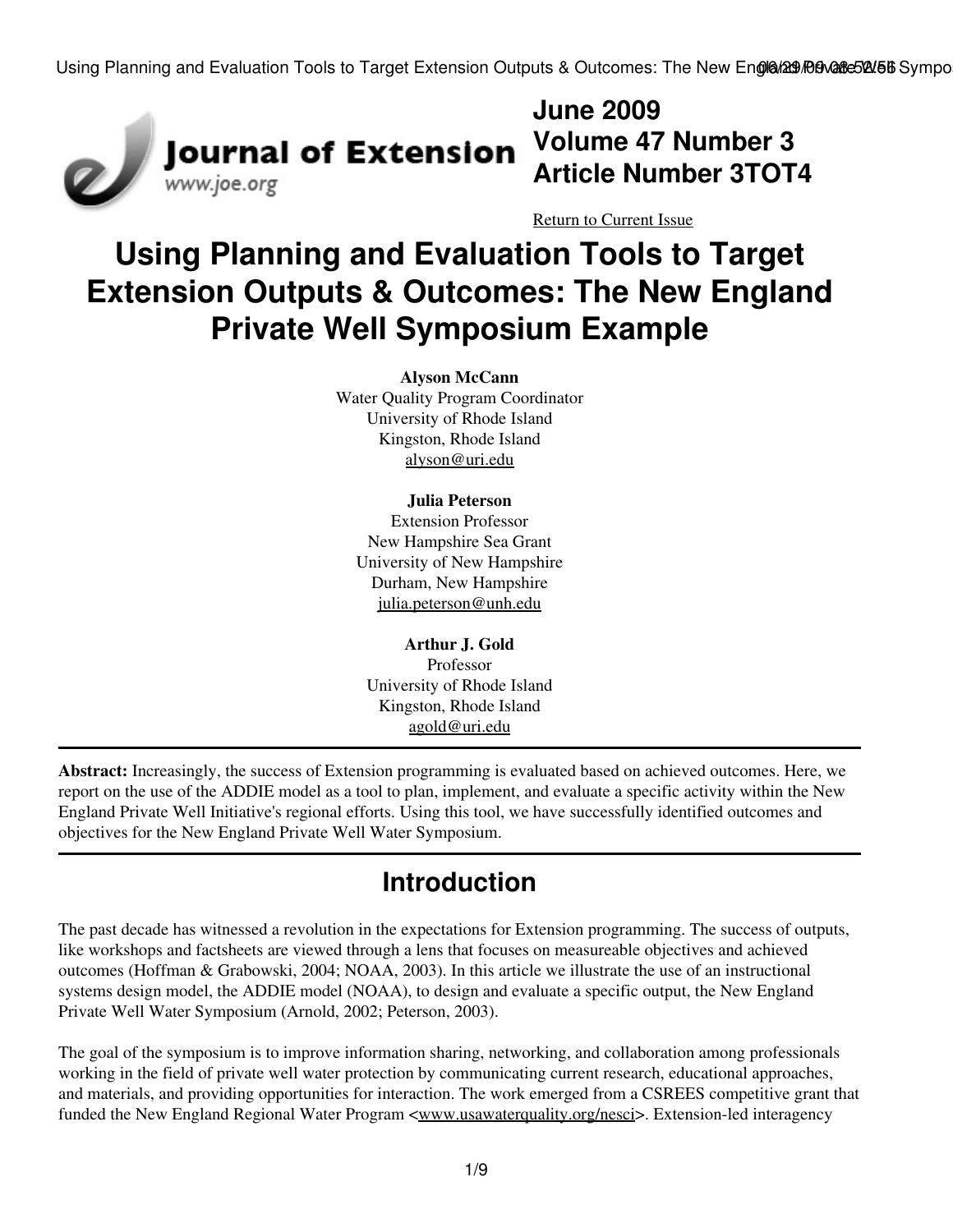teams formed to address important regional water resource issues.

Based on input from Extension water quality staff and communications with the Environmental Protection Agency (EPA) Region 1, the New England Private Well Initiative (Initiative) formed in 2001. Extension has a history of private well programming (Lemley, 1993; Swistock, 2001; Clemens, 2007). Although 2.3 million New Englanders rely on private wells as their source of potable water, regular testing is not regulated (US EPA).

# **The ADDIE Model**

We used the ADDIE model as a framework to develop and evaluate all the Initiative's efforts as well as a specific Initiative output - the New England Private Well Water Symposium. The ADDIE model's five-step approach includes Assessment, Design, Development, Implementation and Evaluation. With its clearly defined steps, ADDIE allows for effective implementation of activities that are learner-centered and outcome based (Peterson, 2003).

Each of the model's five steps contains sub-steps, summarized in Table 1.

**Table 1.**

NOAA's Project Design and Evaluation Training Manual Outlines ADDIE's Steps in Detail

| <b>Assessment</b>                                                                    |
|--------------------------------------------------------------------------------------|
| • Identify the problem                                                               |
| • Characterize the audience                                                          |
| • Identify the issues the project will impact                                        |
| • Identify what knowledge, skills, attitudes, or behaviors need to be taught/changed |
| • Identify how to best accomplish this                                               |
| Design                                                                               |
| • Outline the project                                                                |
| • Define goals and objectives                                                        |
| · Develop a timeline                                                                 |
| · Develop a logic model                                                              |
| · Develop an evaluation plan                                                         |
| <b>Development</b>                                                                   |
| • Select specific content                                                            |
| • How will content be structured                                                     |
| • Identify appropriate delivery methods                                              |
| • Sequence the use of various learning methods                                       |
| Implementation                                                                       |
| • Pilot the project                                                                  |
| • Implement in accordance with previous steps                                        |
| <b>Evaluation</b>                                                                    |
| $\bullet$ Use appropriate type(s) of evaluation                                      |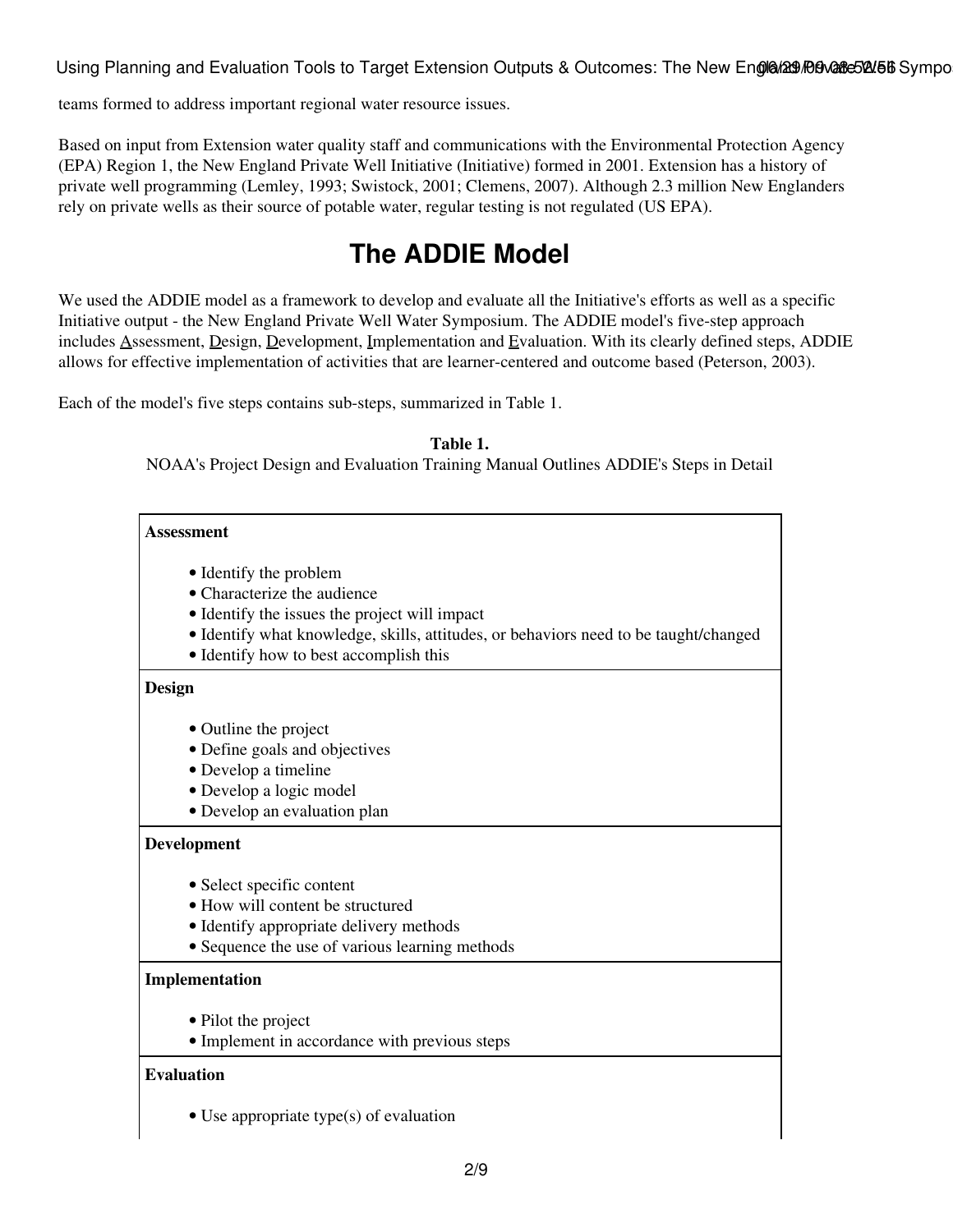- Evaluate at the correct level(s) of impact
- Evaluate to determine merit and worth
- Make decisions about the project based on the evaluation results

Below, we discuss each of ADDIE's five components in reference to the symposium.

### **Assessment**

In 2003, we conducted a regional needs assessment meeting with Extension faculty and staff, the EPA, state drinking water agencies, and nonprofit organizations to address the following questions.

- 1. What are the most serious risks to well water quality and human health?
- 2. What support and educational programs are in place to assist private well owners to address these risks?
- What are the critical gaps in educational programming between what is already provided and what is 3. needed?

Prior to this meeting, Extension representatives distributed a pre-planning questionnaire to stakeholders within their states. Eighty-nine questionnaires were returned and represented the responses of public health officials, educators, well owners, scientists/researchers, environmental regulators, analytical lab professionals, and well drillers. The responses served as a cornerstone for discussion during the assessment meeting.

Following the needs assessment, the initiative developed a logic model for regional coordination and collaboration efforts. The symposium was identified as one activity within this larger effort that would enable us to achieve several outcomes as listed in Table 2.

#### **Table 2**.

Selected Outcomes from the New England Private Well Initiative Logic Model That Relate to the Symposium

| <b>Short-Term Outcomes</b>                                                                                                  | <b>Mid-Term Outcomes</b>                                                                                | <b>Long-Term</b><br><b>Outcomes</b>                                    |
|-----------------------------------------------------------------------------------------------------------------------------|---------------------------------------------------------------------------------------------------------|------------------------------------------------------------------------|
| Increased knowledge within the<br>region of research, education and<br>Extension programs.                                  | Increased collaboration and joint<br>programming among Initiative to<br>coordinate and work regionally. | <b>Increased</b><br>integration of<br>research,<br>education and       |
| Increased ability of the regional<br>team to provide integrated research,<br>education and Extension                        | Established framework for<br>regular communication and<br>sharing of resources among                    | Extension within<br>Initiative.                                        |
| programming.<br>Increased ability to strengthen<br>state-based and regional program<br>efforts as a result of coordination. | Initiative members.<br>New partner agencies and<br>organizations engaged in<br>Initiative efforts.      | Reduced health<br>risk associated<br>with private well<br>water users. |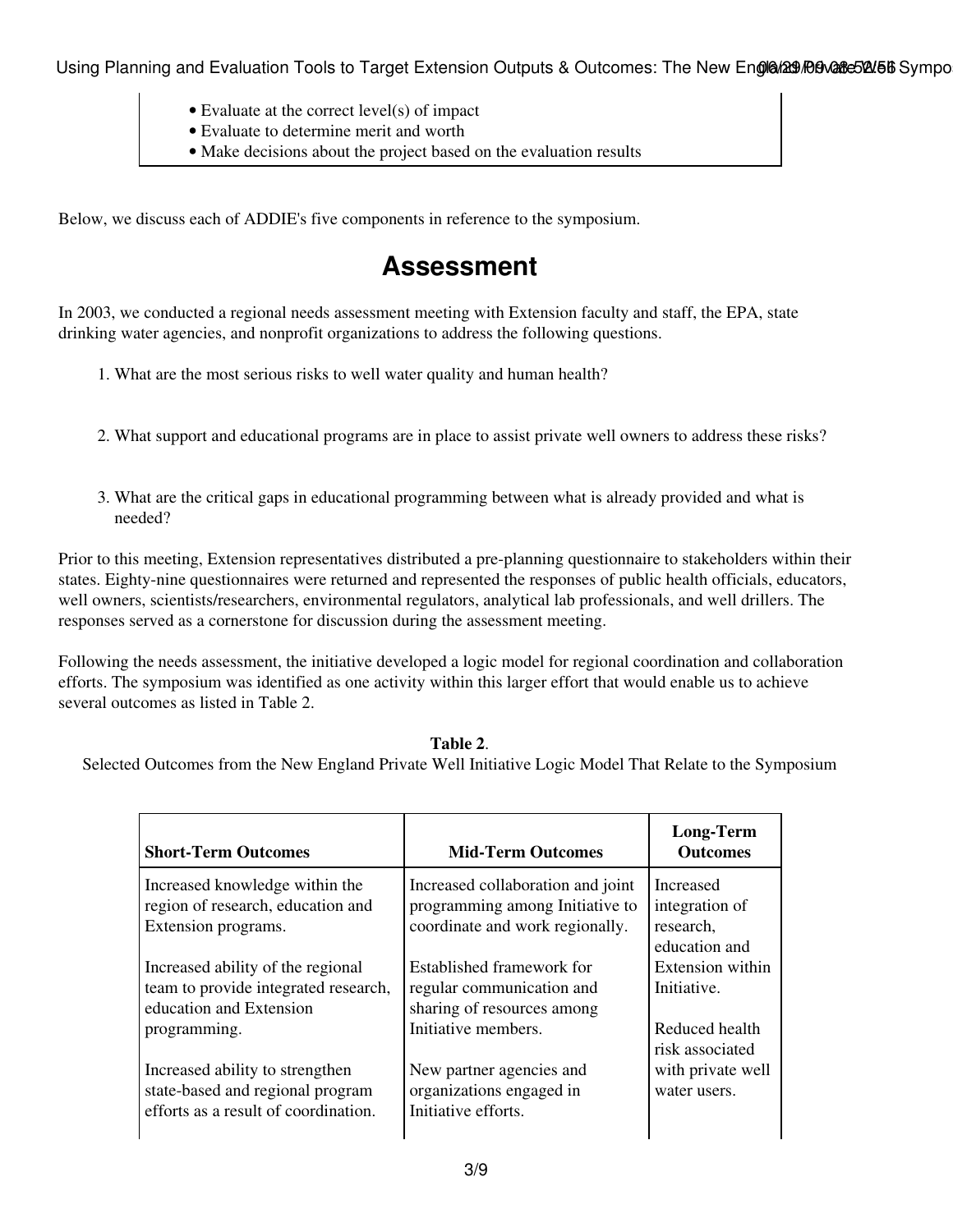| Professional sector groups will have<br>an increased understanding of the<br>programs and resources available to<br>private well owners. | High quality and<br>sufficient<br>quantity of<br>groundwater |
|------------------------------------------------------------------------------------------------------------------------------------------|--------------------------------------------------------------|
|                                                                                                                                          | resources for<br>drinking water                              |
|                                                                                                                                          | supplies.                                                    |

The needs assessment established that key partners shared many goals but were not coordinating and communicating well, resulting in program gaps, redundancies, and missed opportunities for delivering relevant research and information to private well owners. An interagency planning committee, coordinated by Extension, was formed to develop the New England Private Well Water Symposium to address this identified gap. We selected private and public sector professionals as an audience for this effort. We believed that building capacity and collaboration within this group of professionals would eventually improve educational content and delivery to private well owners.

# **Design**

Via conference calls and e-mails, we first used the symposium logic model to define outcomes (Bennett, 1975; UWEC, 2002; NOAA). Following the ADDIE approach, the outcomes were then restated as SMART objectives (**S**pecific, **M**easurable, **A**udience-focused, **R**ealistic, **T**ime-bound) (NOAA). SMART objectives provide a basis for conducting a meaningful evaluation and documenting impacts. For example, one mid-term outcome was the integration of symposium information by our audience. Several objectives related to this outcome, including the integration of knowledge gained from the event into participants' work efforts (Objective #4, Table 3).

We then developed a project timeline and evaluation plan, linking the outcomes with the project inputs and outputs. Only outputs that contribute to achieving an outcome were pursued (NOAA). Objectives were shared with all planning team members and repeatedly referenced in discussions.

| <b>Inputs</b>                                                                                                                                                                               | <b>Activities</b>                                                                                                                                                                        | <b>Audience</b>                                                                                                                                                                                               | <b>SMART</b><br><b>Objectives</b>                                                                                                                                                    | <b>Short-Term</b><br><b>Outcomes</b>                                                                                                                                                            | Mid-Term<br><b>Outcomes</b>                                                                                                                             | <b>Long-Term</b><br><b>Outcomes</b>                                                                                                                                                                 |
|---------------------------------------------------------------------------------------------------------------------------------------------------------------------------------------------|------------------------------------------------------------------------------------------------------------------------------------------------------------------------------------------|---------------------------------------------------------------------------------------------------------------------------------------------------------------------------------------------------------------|--------------------------------------------------------------------------------------------------------------------------------------------------------------------------------------|-------------------------------------------------------------------------------------------------------------------------------------------------------------------------------------------------|---------------------------------------------------------------------------------------------------------------------------------------------------------|-----------------------------------------------------------------------------------------------------------------------------------------------------------------------------------------------------|
| 1.New<br>England<br>water quality<br>Extension<br>staff<br>2. Initiative<br>Partners<br>3. Equipment<br>$&$ supplies<br>4.Conference<br>Location<br>5. Marketing<br>materials<br>6. Funding | Selected<br>Activities:<br>-Work with<br>conference<br>organizer to<br>distribute<br>RFP to area<br>chamber of<br>commerce<br>-Solicit<br>presentations<br>and<br>workshops<br>that meet | -Groundwater<br>and/or well<br>water related<br>organizations.<br>-University<br>researcher or<br>educator<br>-Extension<br>professional<br>-Private sector<br>- well drillers,<br>treatment<br>professionals | Within one year:<br>1.85% will<br>agree that the<br>symposium was<br>a great platform<br>to exchange<br>ideas.<br>2.70% will<br>report a<br>significant<br>increase in<br>knowledge. | A greater<br>exchange of<br>ideas among<br>scientists,<br>regulators,<br>technical<br>professionals,<br>and educators<br>about private<br>well water<br>concerns.<br>Increased<br>knowledge of: | Participants<br>will apply<br>something<br>they learned<br>into their own<br>work.<br>Increased<br>collaboration<br>among<br>symposium<br>participants. | Reduction of<br>health risks<br>associated<br>with ground<br>water use to<br>private well<br>users.<br>High quality<br>and<br>sufficient<br>quantity of<br>groundwater<br>resources for<br>drinking |

**Table 3**. Selected Elements from the New England Private Well Water Symposium's Logic Model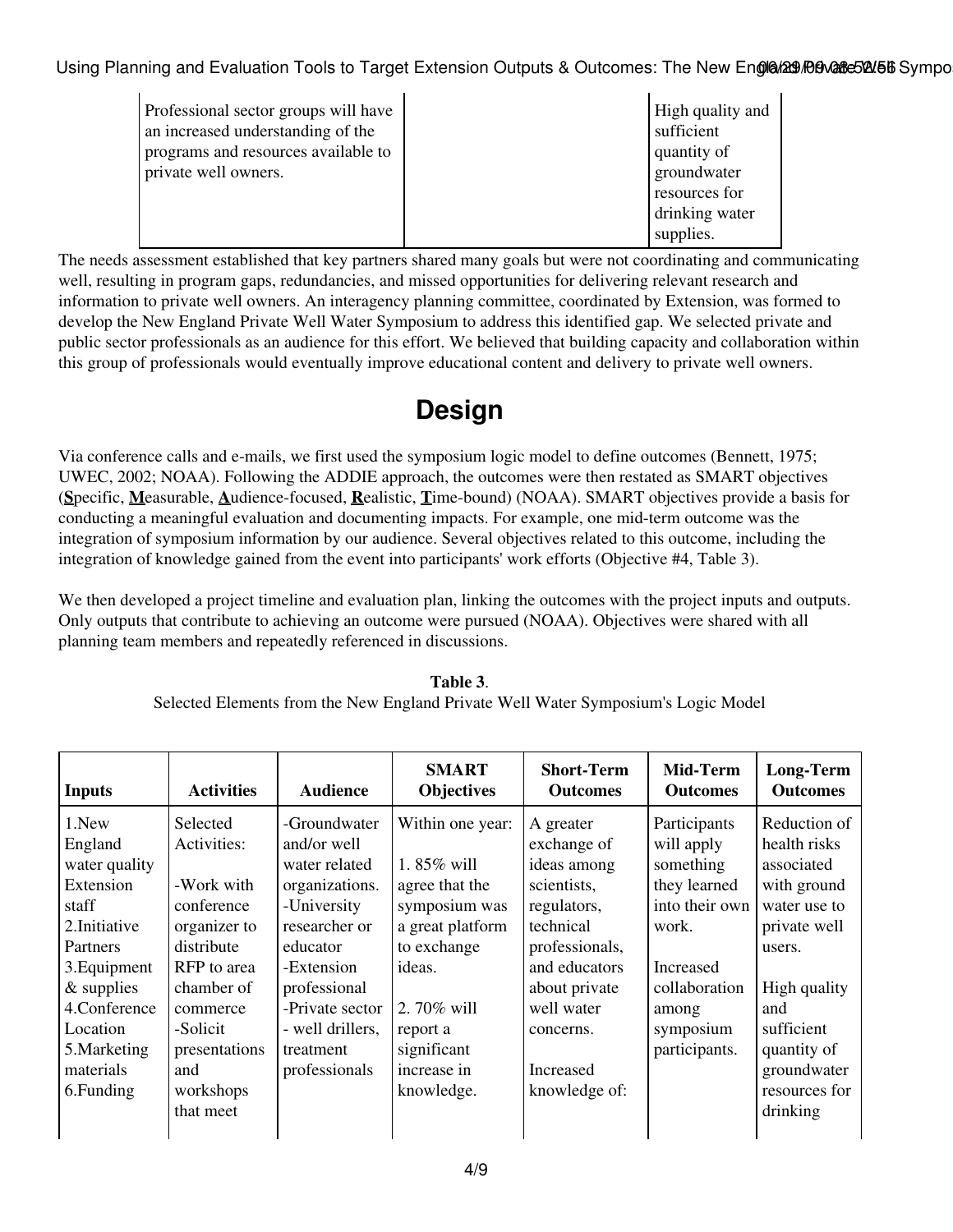| identified    | 3.30% will        | -Contaminant     | water     |
|---------------|-------------------|------------------|-----------|
| educational   | contact one       | analysis and     | supplies. |
| needs.        | colleague/expert  | occurrence       |           |
| -Hotel site   | they met at the   | -Water           |           |
| visit and     | symposium.        | treatment        |           |
| selection     |                   | systems          |           |
| -Draft budget | 4.60% will        | -Best protection |           |
| -Develop      | integrate         | practices        |           |
| symposium     | knowledge         | -Epidemiology    |           |
| website       | gained from the   | -Effective risk  |           |
| -Develop and  | symposium into    | communication    |           |
| distribute    | their policy,     | strategies       |           |
| save the date | science or        | -Policy          |           |
| and call for  | educational       |                  |           |
| abstracts     | efforts.          | High degree of   |           |
| cards         |                   | satisfaction     |           |
| -Develop and  | 5.90% will        | with             |           |
| continually   | express a         | Symposium as a   |           |
| update mail   | positive opinion  | regular event.   |           |
| and email     | about the benefit |                  |           |
| lists for     | of attending the  |                  |           |
| marketing.    | event in the      |                  |           |
| -Solicit      | future.           |                  |           |
| symposium     |                   |                  |           |
| sponsors &    |                   |                  |           |
| vendors       |                   |                  |           |
| -Develop      |                   |                  |           |
| final agenda  |                   |                  |           |
| -Host event   |                   |                  |           |

### **Development**

We decided to pilot a one-day symposium. We would use participants' feedback to evaluate the structure, content, and satisfaction level and also help us improve a future event if results warranted. Based on our SMART objectives, we created an agenda that allowed participants to:

- Learn about current research relating to groundwater and well water quality and availability through invited talks by research scientists.
- Learn about techniques and approaches to effectively communicate this research to well owners, such as social marketing.
- Interact with each other.
- Take advantage of different educational formats (e.g. presentations, small and large group discussions).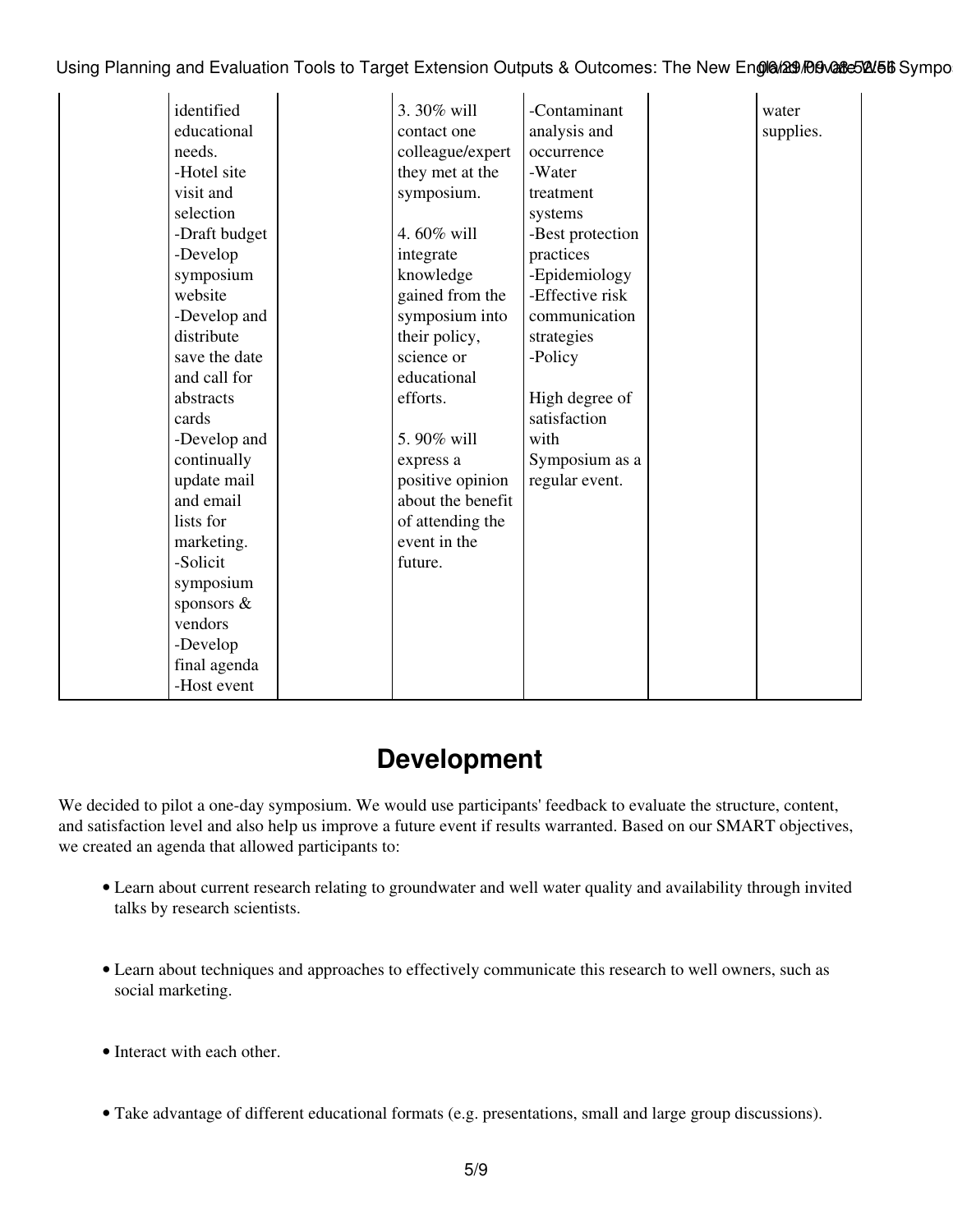# **Implementation**

The 1-day pilot was held in Portsmouth, New Hampshire, in November 2005 for 95 people. Questionnaire results indicated that respondents found the event useful and overwhelmingly desired a follow-up symposium. Responses also indicated that the event should be held biennially, that a longer format would be preferred, and that additional topics be included.

As a result, a second symposium was held in 2007 in Newport, Rhode Island. This expanded 2-day event attracted 123 participants. For the 2007 symposium, we broadened the range of topics by including a mix of keynote speakers and presenters who addressed the science, management, and legal issues surrounding groundwater wells. We selected presenters based on abstract submissions. Based on participants' comments from 2005, the second symposium included several structured opportunities for breakout sessions that enabled networking.

# **Evaluation**

Participants completed a questionnaire at the end of the event to help us evaluate outcomes (Table 4). The questions reflected the SMART objectives. An end-of-session questionnaire is a useful way to obtain immediate feedback about the event and to assess progress towards achieving short-term outcomes (Arnold).

#### **Table 4**. Measurable Objectives and Evaluation Results from 2005 and 2007 Symposia

| <b>Objectives</b>                                                                                                                                                    | Percent of<br><b>Respondents</b><br><b>Agreeing or</b><br><b>Strongly</b><br><b>Agreeing</b> |      |
|----------------------------------------------------------------------------------------------------------------------------------------------------------------------|----------------------------------------------------------------------------------------------|------|
|                                                                                                                                                                      | 2005                                                                                         | 2007 |
| At least 85% of respondents will agree or agree strongly that the<br>symposium provided an effective avenue for exchanging ideas about<br>private well water issues. | 91%                                                                                          | 100% |
| At least 70% of respondents will report a significant increase in<br>knowledge in at least one of the symposium topic areas.                                         | 95%                                                                                          | 100% |
| At least 30% of respondents will report that they anticipate contacting at<br>least one expert/colleague they identified through the event within the<br>year.       | 84%                                                                                          | 89%  |
| At least 60% of the respondents will report the integration of some<br>knowledge gained from the symposium into their educational efforts<br>within 1 year.          | 98%                                                                                          | 91%  |
| At least 90% of the respondents will express a positive opinion about the<br>utility of this event as a regular event in the future.                                 | 97%                                                                                          | 98%  |
| Note: Thirty-eight% of the evaluations were returned in 2005 and 46% in 2007.                                                                                        |                                                                                              |      |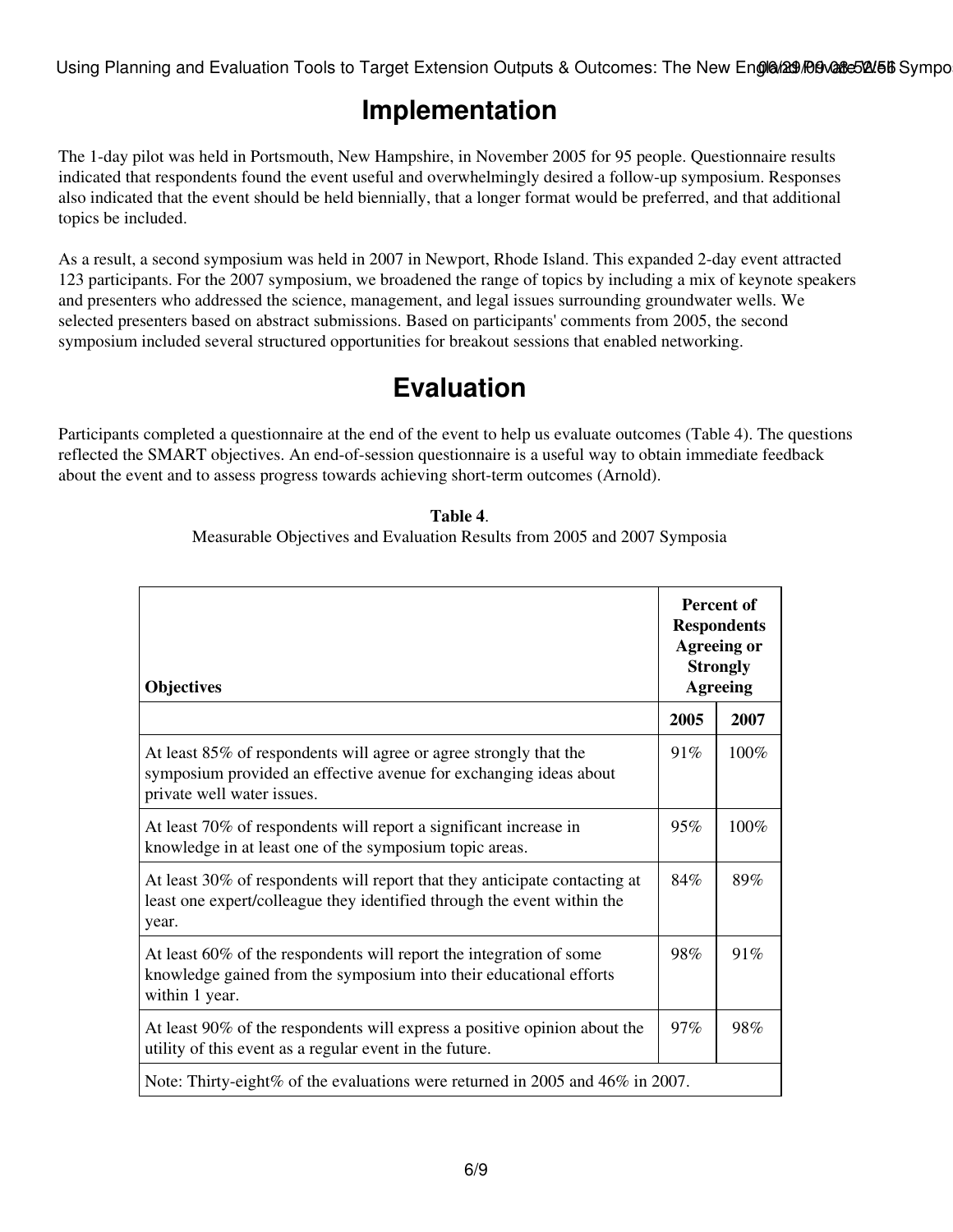In 2008, 6 months after the 2007 event, we posted a Web-based questionnaire for participants who attended the 2005 and 2007 events. The purpose of conducting this inquiry was to begin to assess the impact of the symposium on achieving mid-term outcomes. We focused on behavior changes that may have resulted from the learning or contacts that occurred at the symposia.

We received 48 responses, a 37% return rate (Table 5). Virtually all respondents wanted to participate in any future symposium. Attendee responses included a number of our logic model outcomes, for example:

- Using information and approaches to inform the process of developing state policies for private well testing.
- Enhancing collaboration with partners.
- Developing new content and communicating water quality and safety techniques to private well owners.
- Increasing networking opportunities that are resulting in collaborative grant proposals and projects for both research and Extension projects.

| <b>Question</b>                                                                                                                                                                                                            | <b>Response</b>              |
|----------------------------------------------------------------------------------------------------------------------------------------------------------------------------------------------------------------------------|------------------------------|
| 1. Please select the best description of your position.<br>Researcher<br>Educator/Extension professional<br>Federal/State/Local official<br>Private sector<br>Private, non-profit organization                             | 18%<br>8%<br>60%<br>8%<br>6% |
| 2. After attending the symposium, I contacted a fellow attendee for<br>information, programmatic resources, research results, or other materials<br>pertaining to topics discussed at the symposium.                       | Yes: $50\%$                  |
| 3. After attending the symposium, I provided information to another attendee<br>on a topic discussed at the symposium.                                                                                                     | Yes: $48\%$                  |
| 4. I used what I learned at the symposium to improve my work.                                                                                                                                                              | Yes: $92\%$                  |
| 5. After attending the symposium, I coordinated/collaborated with a fellow<br>attendee to enhance an existing program or develop a new program/project<br>focused on private well water protection, education or research. | Yes: $39\%$                  |

**Table 5.** Summary of Web-Based Questionnaire Conducted in 2008

### **Summary**

NOAA's ADDIE model has provided us with a systematic way of developing the symposia and documenting impacts. We have evaluated the program against the defined measurable objectives and have been able to point to the success of this effort. As a result, we have raised sponsorship funds to help support these efforts, offset costs to our participants, and coordinated a strong and committed network of Extension personnel and partners who want to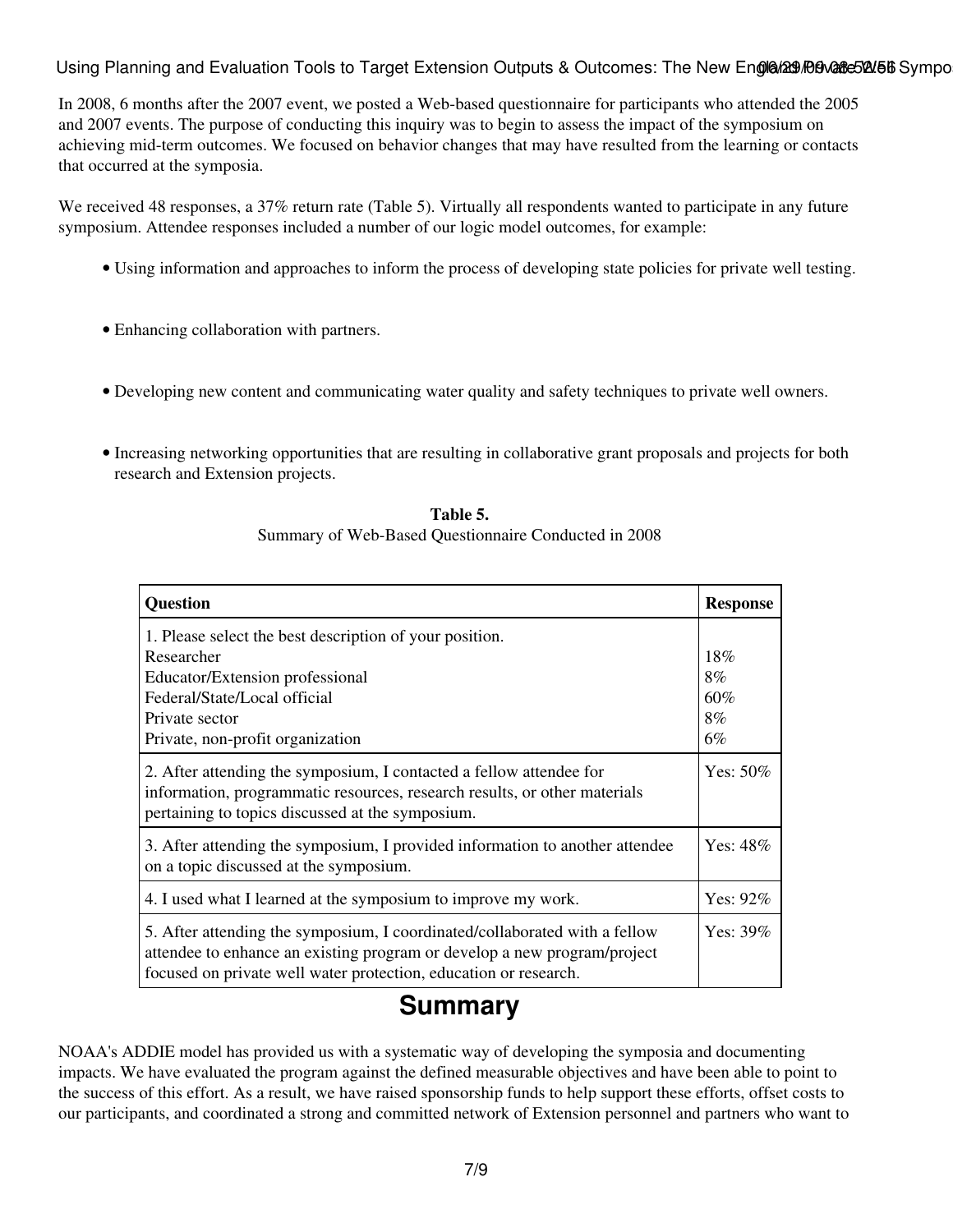continue to carry out extensive programming for private well water protection.

Planning for the 2009 Symposium is currently underway.

#### **Acknowledgements**

We would like to thank the Symposium Planning Committee for their dedication to this event <[www.usawaterquality.org/nesci/2009Symposium>](http://www.usawaterquality.org/nesci/2009Symposium). USDA CSREES National Integrated Water Quality Program provides funding for the New England Regional Water Program and the Initiative. Additional funding for the symposia has been provided by EPA - New England, Water Systems Council, University of Rhode Island, College of the Environment and Life Sciences, University of Maine Cooperative Extension, University of Massachusetts Extension, Barnstable County Cooperative Extension, University of New Hampshire Cooperative Extension, Senator George J. Mitchell Center for Environmental and Watershed Research, University of Maine, and USDA Healthy Homes and Dartmouth College Toxic Metals Research

Program<<http://www.dartmouth.edu/%7Etoxmetal/>>. This is contribution number 21361 of the College of the Environment and Life Sciences, University of Rhode Island.

### **References**

Arnold, M. E. (2002). Be "logical" about program evaluation: Begin with learning assessment. *Journal of Extension* [On-line], 40(3) Article 3FEA4. Available at:<http://www.joe.org/joe/2002june/a4.php>

Bennett, C. F. (1975). Up the hierarchy. *Journal of Extension* [On-line], 13(2). Available at: <http://www.joe.org/joe/1975march/index.php>

Clemens, S., Swistock, B., & Sharpe, W. (2007). The Master Well Owner Network: Volunteers educating Pennsylvania well owners. Journal of Extension [On-line], 45(4). Article 4RIB7. Available at: <http://www.joe.org/joe/2007august/rb7.shtml>.

Hoffman, B., & Grabowski, B. (2004). Smith Lever 3(d) Extension evaluation and outcome reporting—A scorecard to assist federal program leaders. *Journal of Extension* [On-line], 42(6) Article 6FEA1. Available at: <http://www.joe.org/joe/2004december/a1.php>

Lemley, A., & Wagenet, L. (1993). Rural water quality database. *Journal of Extension* [On-line], 31(3) Article 3FEA2. Available at:<http://www.joe.org/joe/1993fall/a2.php>

National Oceanic and Atmospheric Administration (NOAA) Coastal Services Center. (2003). *Product design and evaluation*. Course Training Manual. Charleston, SC.. Updated periodically. Course information retrieved June 18, 2009 from: [www.csc.noaa.gov/training](http://www.csc.noaa.gov/training)

Peterson, C. (2003). Bringing ADDIE to life: Instructional design at its best. Journal of Educational Multimedia and Hypermedia, 12(3) pp. 227-241.

Swistock, B. R., Sharpe, W. E., & Dickison, J. (2001). Educating rural private water system owners in Pennsylvania using satellite versus traditional programs. *Journal of Extension* [On-line], 39(3) Article 3FEA7. Available at: <http://www.joe.org/joe/2001june/a7.php>

U.S. EPA Private Well Owners. Retrieved June 18, 2009 from: [http://www.epa.gov/region1/eco/drinkwater/private\\_well\\_owners.html](http://www.epa.gov/region1/eco/drinkwater/private_well_owners.html)